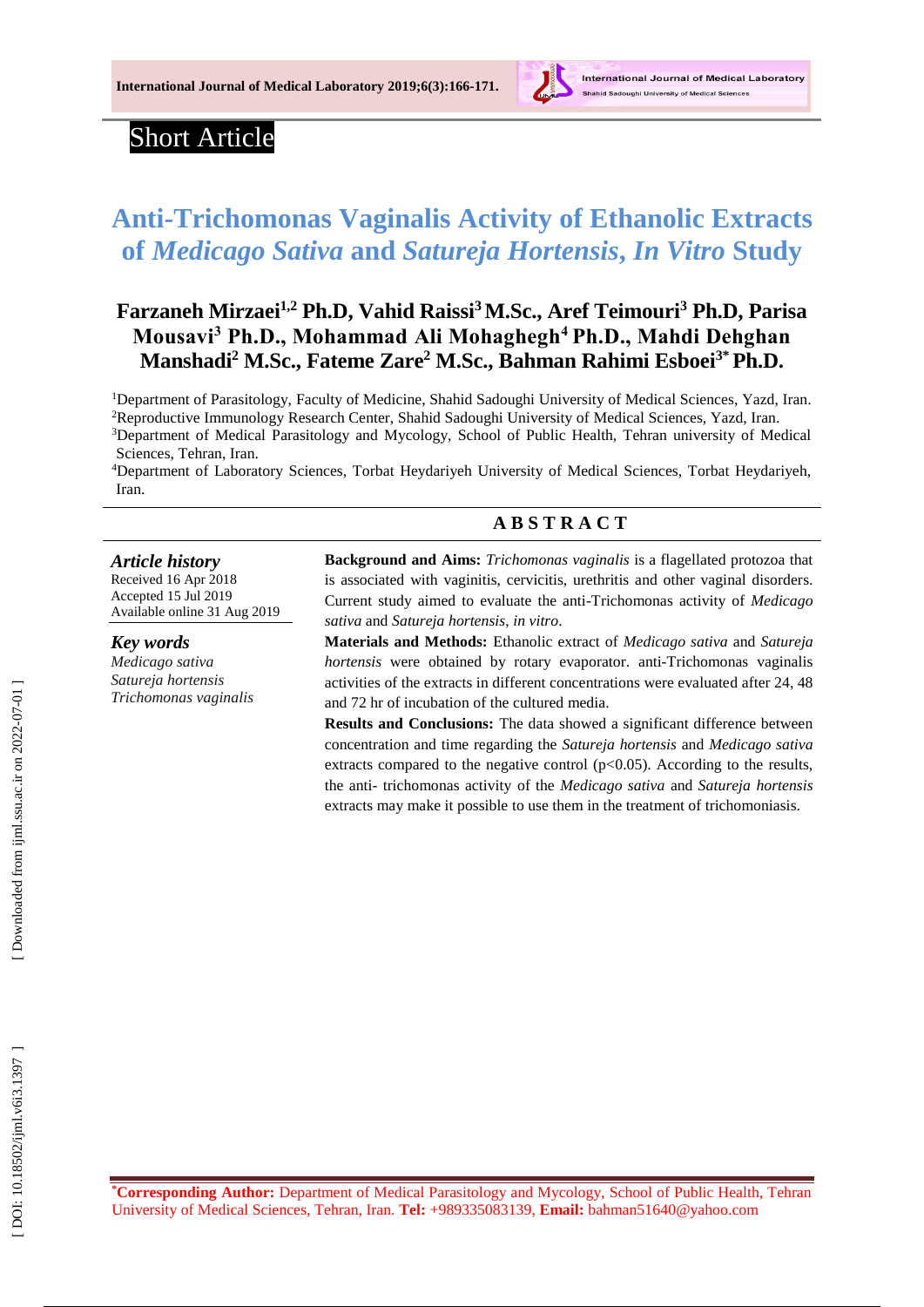# **Introduction**

Natural products provide a large foundation of medications and are the basis of the drug compounds development. The therapeutic preparations from these plants, being available around, are inexpensive and easily affordable and are used more than chemical remedies in the treatment of different diseases [ 1 ]. Today, the number of proper herbal drugs used in the treatment of diseases in comparison to the total number of approved drug in the world is increasing. It is estimated that 250,000 to 500,000 species of plants exist on the Earth. Only 1 to 10% of these are used as foods by both humans and other animals. Therefore, it is conceivable that even more are used for therapeutic purposes [ 2 ] . Potential effects of plants as source of new antiprotozoal medications is proven by examples such as emetine, quinine and artemisinin obtained from *Cephaelisi pecacuhana*, Cinchona species and *Artemisia annua*, respectively [ 3 ] . *Satureja hortensis (S. hortensis)* and *Medicago sativa (M. sativa)* have found popularity as important herbal remedies against infectious diseases and for other medical purposes. *S. hortensis* has been traditionally used as stomachic, stimulant, expectorant, carminative, antidiarrheal, antioxidant, anti -inflammatory, sedative and aphrodisiac for the treatment of different types of infectious diseases [ 4 ] . *M. sativa* which is one of the most reputed medicinal plants is traditionally used to cure kidney pain, cough, antidiabetic, antioxidant, anti -inflammatory, antimicrobial and as well as central nervous system disorders. Phytochemical studies have shown flavonoids,

alkaloids, phytoestrogens, coumarins, digestive enzymes, triterpenes, saponins and phytosterols on *M. sativa* plant [ 5 ] . *Trichomonas vaginalis (T. vaginalis)* is the agent of Trichomoniasis that is related with vaginitis, urethritis, cervicitis, prostatitis, epididymitis, cervical cancer, infertility, pelvic inflammatory, foul -smelling discharge, vaginal orurethral expulsion, pruritus and dysuria. This infection is prevalent in 5 to 74% of women and 5 to 29% of men with the estimate of 250 million patients worldwide . Current available drugs for parasitic diseases are effective in many cases. But they also have some limitations. Metronidazole and tinidazole are recommended drugs for the treatment of human trichomoniasis. But, many side - effects such as potential carcinogenic, mutagenicity, embryogenic and drug-resistant of *T. vaginalis* have been described. Of course, common bad effects comprise headache, glossitis, urticaria, pruritus, vertigo, nausea, dry mouth, bitter metallic taste and vomiting [ 6 ]. Given the importance of the disease and the problems of controlling and combating due to sexual transmission, the drug resistance and the absence of appropriate and effective vaccines, seem to be the acceptable, safe, cheap and available medical approaches. Therefore, the present study aimed to examine the anti -*trichomonas vaginalis* effect of *S. hortensis* and *M. sativa in vitro* .

## **Materials and Methods**

#### **Preparation of crude extracts**

Leaves of *M. sativa* and *S. hortensis* were dried under shade, and were powdered mechanically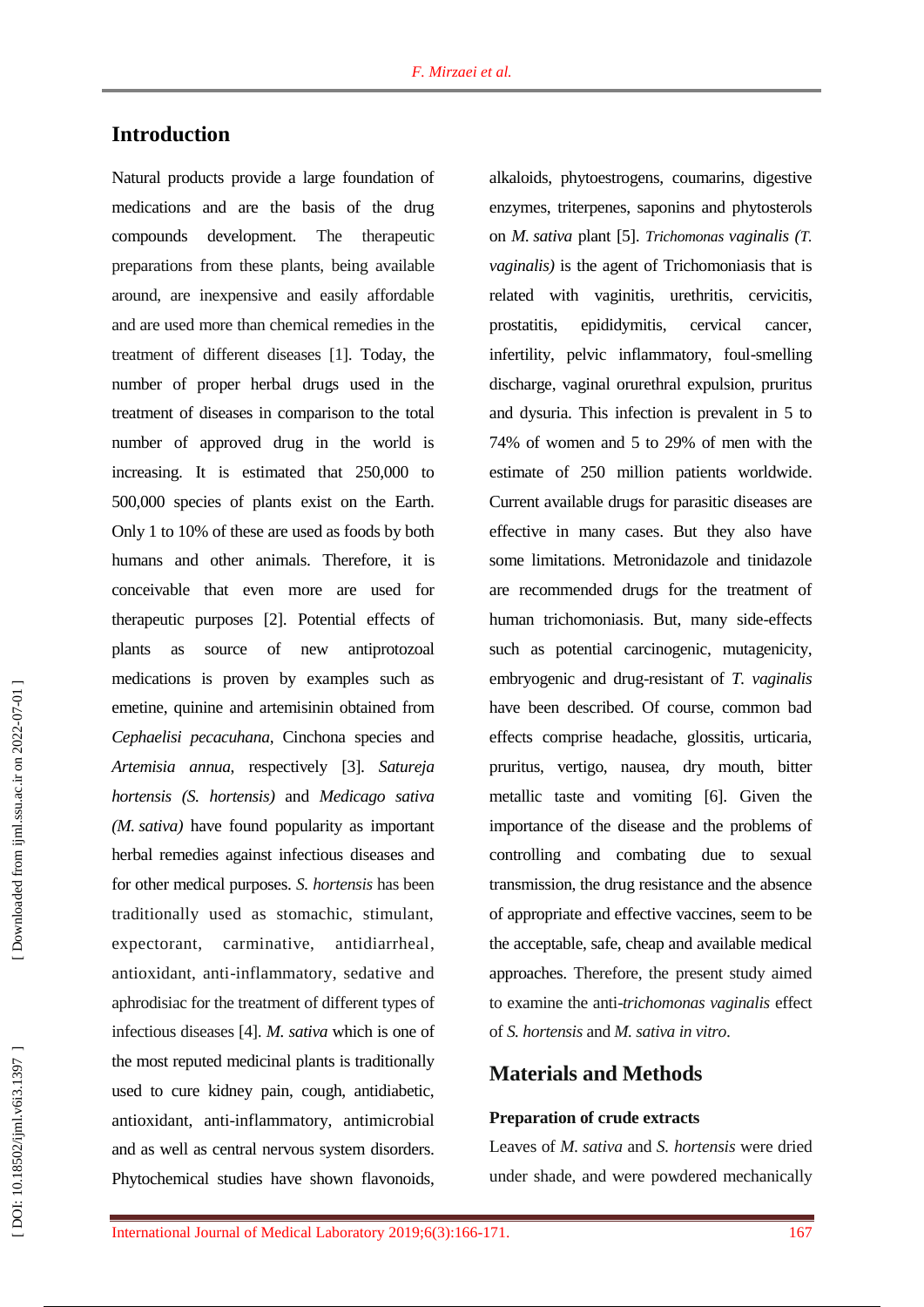using a commercial electrical blender. To achieve the ethanolic extract, 50 gr of dry powder was added to 500 ml of ethanol 80 % and mixed steadily for 1 h r using amagnetic stirrer. The gained solutions were left at roo m temperature for 72 hr. After filtration, the solvent was then removed by rotary evaporator. The gained filtrate (5.5 g) was put into a sterile glass and stored at -20°C for further use [7].

#### **Parasites culture**

The organisms used in this study were isolated from vaginal discharge of female patients attending to the health care centers of Shahrekord city, Iran. The isolates were cultured in modified Diamonds media and kept in Parasitology Research Laboratory in Yazd University of Medical Sciences for examination. The protozoa were cultured axenically in modified Diamonds medium (pH 6.2) supplemented with 10% heat -inactivated bovine serum and incubated at 37°C with 5% of CO <sup>2</sup>. Log phase culture of *T. vaginalis* was diluted with modified Diamonds medium for obtaining 10 5 cells/ml. The parasites were used, showing normal motility and morphology during the logarithmic phase of growth.

#### *In vitro* **susceptibility assays**

To explore anti -trichomonas effects of *S. hortensis* and *M. sativa*, the extracts were diluted with dimethyl sulfoxide with a final concentration of 0.1% in test solution and transferred to microtubes for providing final concentrations of 50, 100, 200, 400, 600, 800 and 1000 µg/ml. *T. vaginalis* trophozoites were incubated for 24, 48 and 72 hr at  $37^{\circ}$ C in the presence of different concentrations (50-1000 µg/ml) of the ethanolic extracts and the total

numbers of viable protozoa were assessed using a hemocytometer. The eosin stain with the concentration of 0.1% was used to check the viability of the trophozoites. The DMSO and metronidazole were used as negative and positive controls, respectively. The experiments were carried out in triplicate. All microscopic examinations were performed blindly by two investigators. Results of parasite counting have been described as percentage of growth inhibition ( %GI). The numbers of parasites were compared with the positive and negative controls and the percentage of %GI was calculated for each experiment with respect to the growth control as follows:

$$
\% \text{ GI} = \left(1 - \frac{\text{GR}_{\text{extract}}}{\text{GR}_{\text{control}}}\right)100
$$

The 50% inhibitory concentration was (IC50) calculated and figure was plotted using SigmaPlot™13 (Systat Software Inc, USA) [ 7 ]. This study was approved by the Ethics Committee of Shahid Sadoughi University of Medical Sciences, Yazd, Iran **.**

#### **Statistical analysis**

The normal distribution of data was evaluated by Kolmogorov–Smirnov (K -S) test. Afterwards, the interaction between time and concentration was calculated by repeated -measures analysis of variance for each extract. Additionally, two tailed t test analysis based on different concentrations was used to reveal the statistical difference between each of the extracts and the negative control group at a given hour.

### **Results and Discussion**

The results of Anti -trichomonas activity of various concentrations of *M. sativa* and S.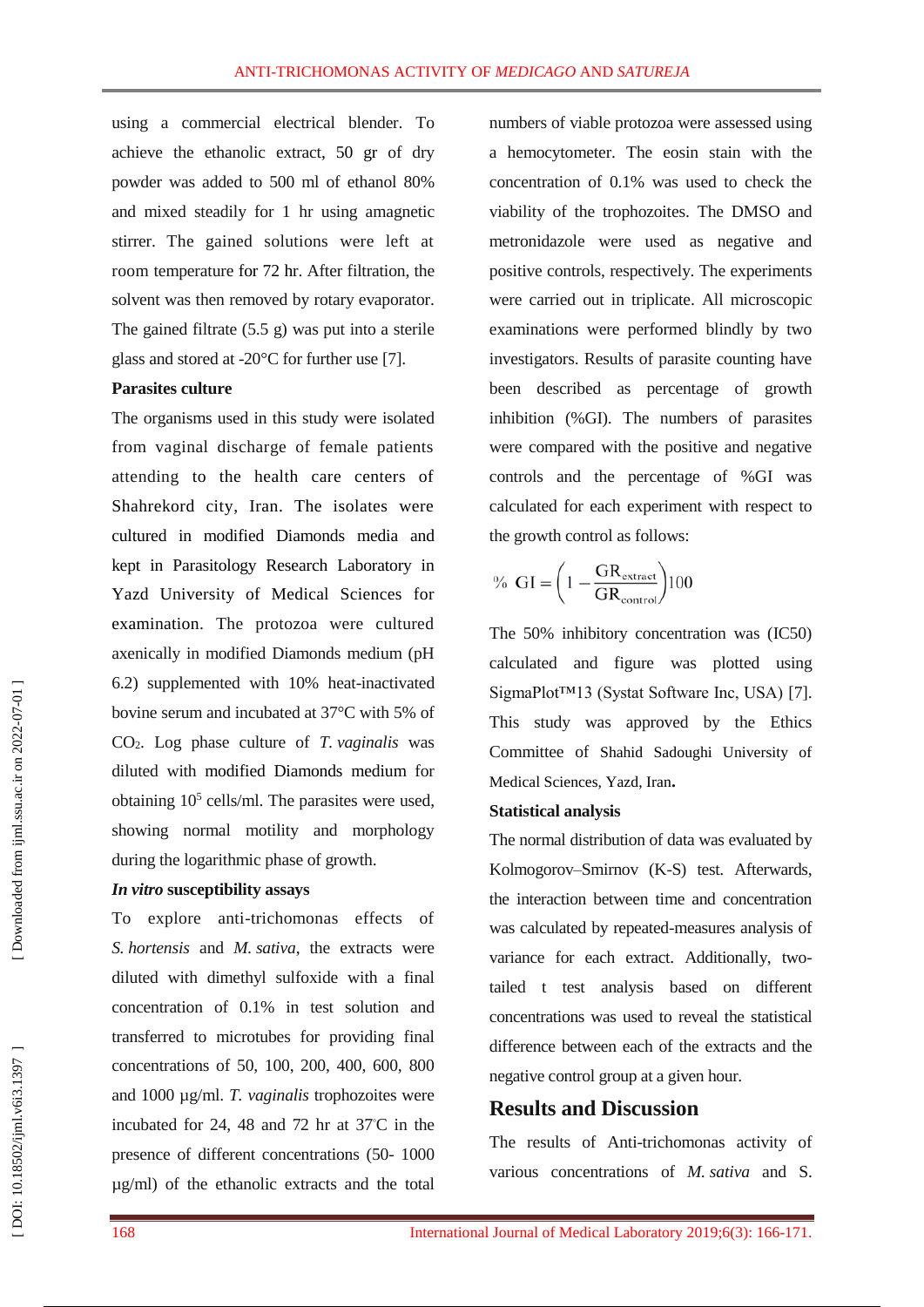hortensis were shown in figures 1 and 2, respectively. The IC50 values are shown in table 1 as well. For the positive control, metronidazole killed all the cells after 24 h r of incubation time. Ethanolic extract of *M. sativain* in concentration of 600 μg/ml showed 80% GI during 72 hr and the concentrations of 800 μg/ml revealed more than 90% GI after 48 hr. Complete inhibition of growth (100% GI) of the trophozoites was seen in concentrations of 1000 μg/ml after 48 hr. 100% GI was shown in concentration s of 1000 μg/ml after 72 hr using ethanolic extract of S. hortensis. Also, more than 80% GI has been observed in concentration of 600 μg/ml after 72 hr. Regarding the effect of two evaluated extracts on *T. vaginalis*, there were significant differences between *S. hortensis* as well as *M. sativa* and their negative controls in various times (Fig. 2 ). Furthermore , for *M. sativa* compared to the negative control at 24, 48 , and 72 hr were 0.02, 0.03 and 0.05 respectively. Then for the *M. sativa* and *S . hortensis* extracts, these were significant statistically.  $(p<0.05)$ .

**Table1 .** Anti -trichomonal activity of ethanolic extracts of *Medicago sativain* and *Satureja hortensis*



**Fig . 1 .** The effect of *Medicago sativa*in concentrations of 50, 100, 200, 400, 600, 800 and 1000 μg/ml on *T. vaginalis* after 24, 48 and 72 hour of incubation times, *in vitro* .



**Fig. 2 .** The effect of *Satureja hortensis* in concentrations of 50, 100, 200, 400, 600, 800 and 1000 μg/ml on *T. vaginalis* after 24, 48 and 72 hour of incubation times, *in vitro*

 [\[ DOI: 10.18502/ijml.v6i3.1397 \]](http://dx.doi.org/10.18502/ijml.v6i3.1397 ) [\[ Downloaded from ijml.ssu.ac.ir on 2022-](https://ijml.ssu.ac.ir/article-1-233-en.html)07-01 ]

DOI: 10.18502/ijml.v6i3.1397

Downloaded from ijml.ssu.ac.ir on 2022-07-01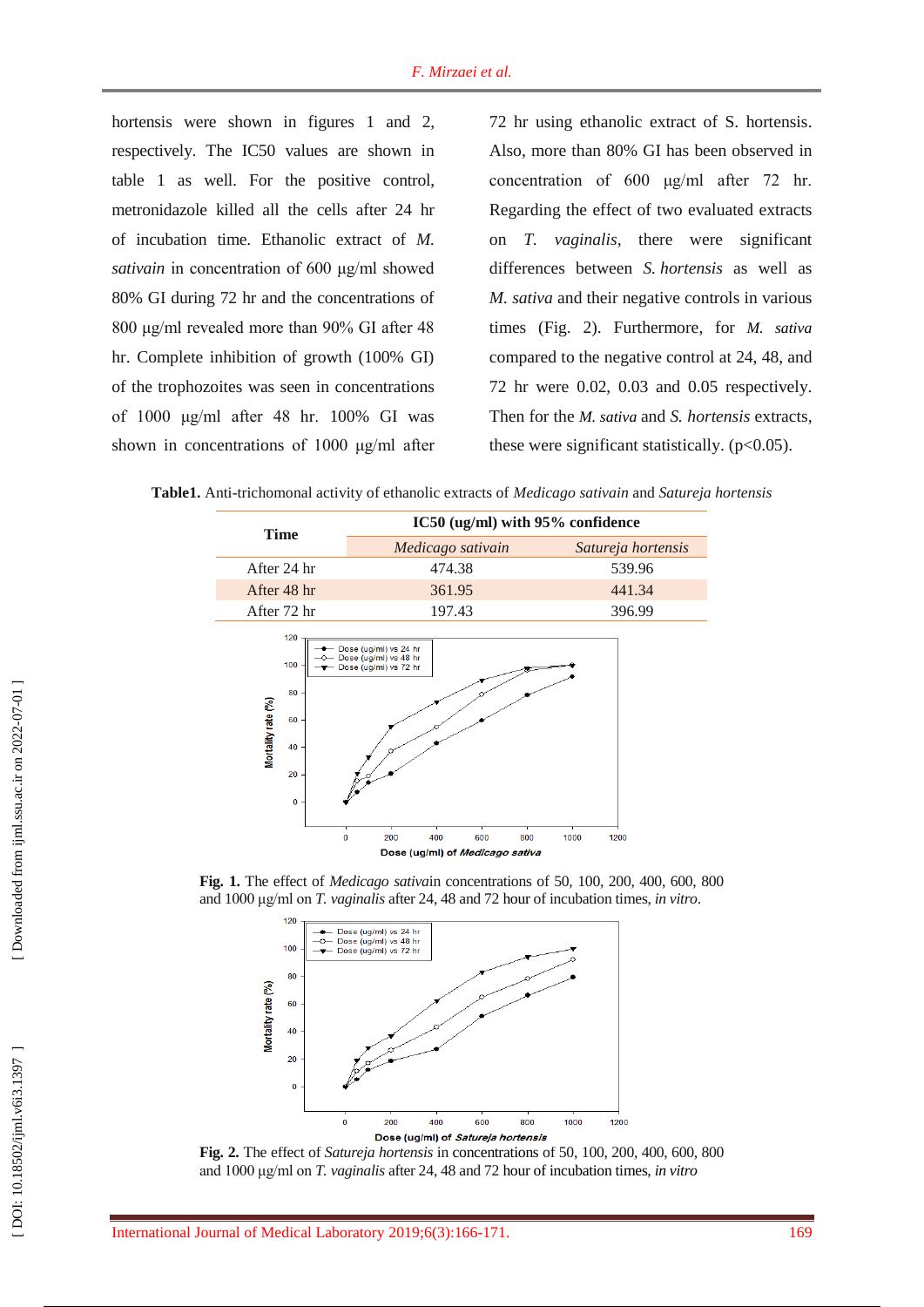Metronidazole is the choice treatment for trichomoniasis and most of intestinal protozoan diseases. Many studies indicated the resistance of this drug and its carcinogenic and teratogenic complications (especially in the first trimester). Also safety in pregnancy is unreliable. These defects had the scientists search for alternative drugs with fewer side effects [ 8 ]. There is a great need for available and inexpensive therapeutic agents particularly in the underdeveloped and developing countries. Natural products are the talented basis of active molecules that can be widely used for their minimal side effects, better acceptance of patient, as well as availability and non -toxicity profile [ 9 ]. This study was designed to survey the anti -Trichomonas vaginalis efficacy of *S. hortensis and M. sativa in vitro*. According to the results, both extracts tested in the current investigation indicated remarkable anti -Trichomonas activity against trophozoites of *T. vaginalis* . However, the *M. sativa* ethanolic extract was more effective than *S. hortensis* as it demonstrated a lower IC50 values against trophozoite of *T. vaginalis* with 100% GI at hour 48 and 72. The difference in the effect of two extracts on the parasite can be explained by the presence of different chemical compounds in the plants. To date, many studies have been conducted around the activity of some medicinal plants against *T. vaginalis*  [10 ]. *Allium hirtifolium*, *Mikania cordifolia* from Asteraceae family, *Scutia buxifulia* from Asteraceae family and *Lobalia neurolarea* from Rhamnaceae family, *Carcia papaya* , *Cocos nucifera* and *Praneem*

*polyherbal* tablets are shown to have anti - Trichomonas activity *in vivo* and *in vitro*. Calzada et al . in their *in vitro* study examine d the anti -Trichomonas activity of Mexican medicinal plants and showed that thyme with a minimum inhibitory concentration of 126.4 μg/m l is ineffective for *Trichomonas*  trophozoite [11 ]. In a similar study, Mirzaei et al . indicated the cytotoxicity of *S. hortensis* extract and demonstrated that *S. hortensis* has anti - leishmanial effect with IC50=298/42 ug/ml after 72 hr of exposure time [ 7 ]. Diba et al . revealed that the alcoholic extract of *S. hortensis* can inhibit the growth of some species of *Candida* and *Aspergillus in vitro* and also can kill them in higher concentrations. Specie s of Satureja (*S. khuzestanica*, leaf) comprise effective compounds which can serve as an alternative agent in the control of leishmaniasis [12 ] .

## **Conclusion**

Based on the results , it is conclude d that ethanolic extracts of *S. hortensis* and *M. sativa* are potent inhibitors of the growth of *T. vaginalis*. The current study provided valuable data as fo r new active products against *T.vaginalis*. It may act as a favorable anti -trichomonacidal remedy in the future. Additional investigations are recommended for isolation of active fractions and components.

## **Conflict of Interest**

No conflict of interest is associated with this work.

## **Acknowledgment**

The authors are thankful to the authorities in Shahid Sadoughi University of Medical Sciences, Yazd, Iran for their financial support.